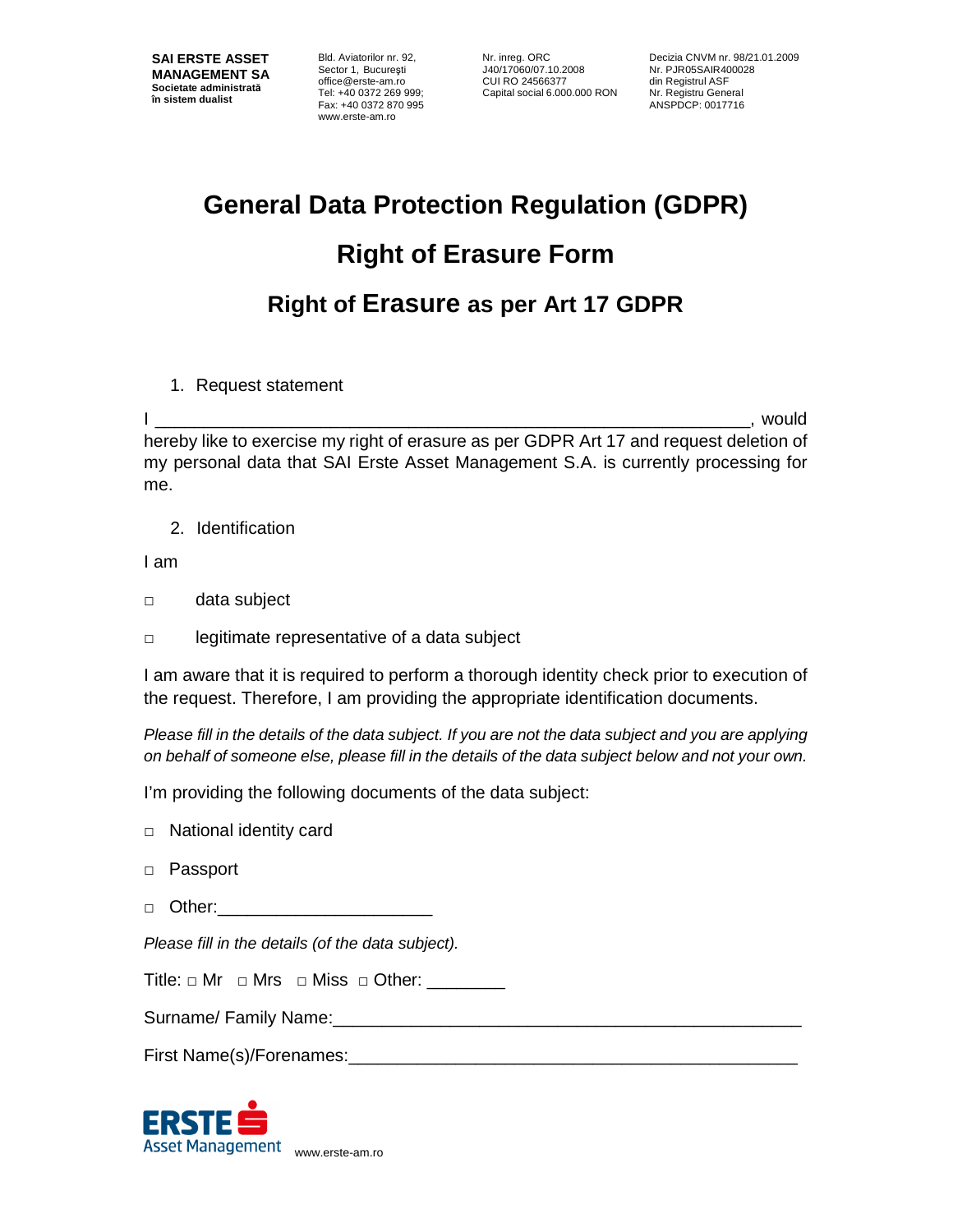Bld. Aviatorilor nr. 92, Sector 1, Bucureşti office@erste-am.ro Tel: +40 0372 269 999; Fax: +40 0372 870 995 www.erste-am.ro

Nr. inreg. ORC J40/17060/07.10.2008 CUI RO 24566377 Capital social 6.000.000 RON

Decizia CNVM nr. 98/21.01.2009 Nr. PJR05SAIR400028 din Registrul ASF Nr. Registru General ANSPDCP: 0017716

| Date of Birth: |  |
|----------------|--|
|----------------|--|

Address:

Zip Code:\_\_\_\_\_\_\_\_\_\_\_

Landline phone number(s) : $\frac{1}{2}$ 

Mobile phone number:\_\_\_\_\_\_\_\_\_\_\_\_

Email\_\_\_\_\_\_\_\_\_\_\_\_\_\_\_\_\_\_\_\_\_\_\_\_\_

In case of questions, please contact me via

- □ Landline phone
- □ Mobile phone
- □ Email

If you are NOT the data subject, but an agent appointed on their behalf, please provide evidence of your identity as well as that of the data subject and proof of your right to act on their behalf.

As I'm a legitimate representative of the data subject, I'm providing:

|  |  |  |  |  |  | $\Box$ the copy of power of attorney |
|--|--|--|--|--|--|--------------------------------------|
|--|--|--|--|--|--|--------------------------------------|

- □ national identity card
- □ passport
- $\Box$  other

Please fill in details for the representative of the data subject if applicable

Surname/ Family Name:

First Name(s)/Forename(s):\_\_\_\_\_\_\_\_\_\_\_\_\_\_\_\_\_\_\_\_\_\_\_\_\_\_\_\_\_\_\_\_\_\_\_\_\_\_\_\_\_\_\_\_\_

| Date of Birth: |  |
|----------------|--|
|----------------|--|

Address:

Zip Code:\_\_\_\_\_\_\_\_\_\_\_

Landline phone number(s) :\_\_\_\_\_\_\_\_\_\_\_

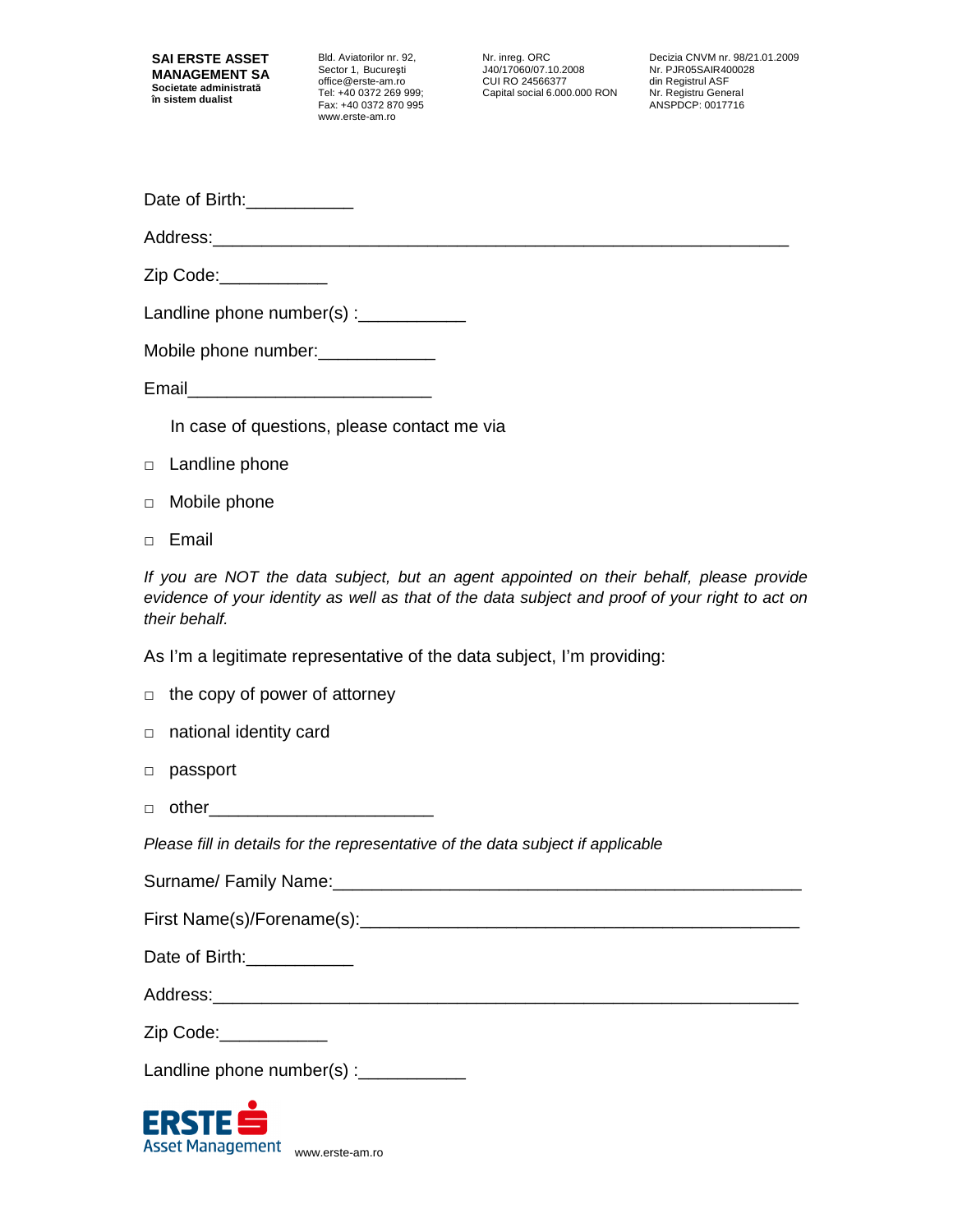Bld. Aviatorilor nr. 92, Sector 1, Bucureşti office@erste-am.ro Tel: +40 0372 269 999; Fax: +40 0372 870 995 www.erste-am.ro

Nr. inreg. ORC J40/17060/07.10.2008 CUI RO 24566377 Capital social 6.000.000 RON Decizia CNVM nr. 98/21.01.2009 Nr. PJR05SAIR400028 din Registrul ASF Nr. Registru General ANSPDCP: 0017716

Mobile phone number:

Email:\_\_\_\_\_\_\_\_\_\_\_\_\_\_\_

In case of questions, please contact me via

- □ Landline
- □ Mobile
- □ Email
	- 3. Interactions with SAI Erste Asset Management S.A.

I'm requesting the erasure of my personal data from SAI Erste Asset Management S.A. as I have or used to have the following relations with SAI Erste Asset Management S.A:

- □ Current customer
- □ Former customer
- □ Job applicant
- □ Current employee
- □ Former employee
- □ Other (please specify)
	- 4. Format and communication channel of results

Please select your preference below

 $\Box$  Electronic copy of data to be sent to (email adress)

 $\Box$  Hard copy of data to be delivered to the following address  $\Box$ 

\_\_\_\_\_\_\_\_\_\_\_\_\_\_\_\_\_\_\_\_\_\_\_\_\_\_\_\_\_\_\_\_\_\_\_\_\_\_\_\_\_\_\_\_\_\_\_\_\_\_\_\_\_\_\_\_\_\_\_\_\_\_\_\_\_\_

5. Response deadline

I am aware that according to GDPR Art.12 p.3 the response has to be provided within one month after submission of the request. However, the deadline can be extended by

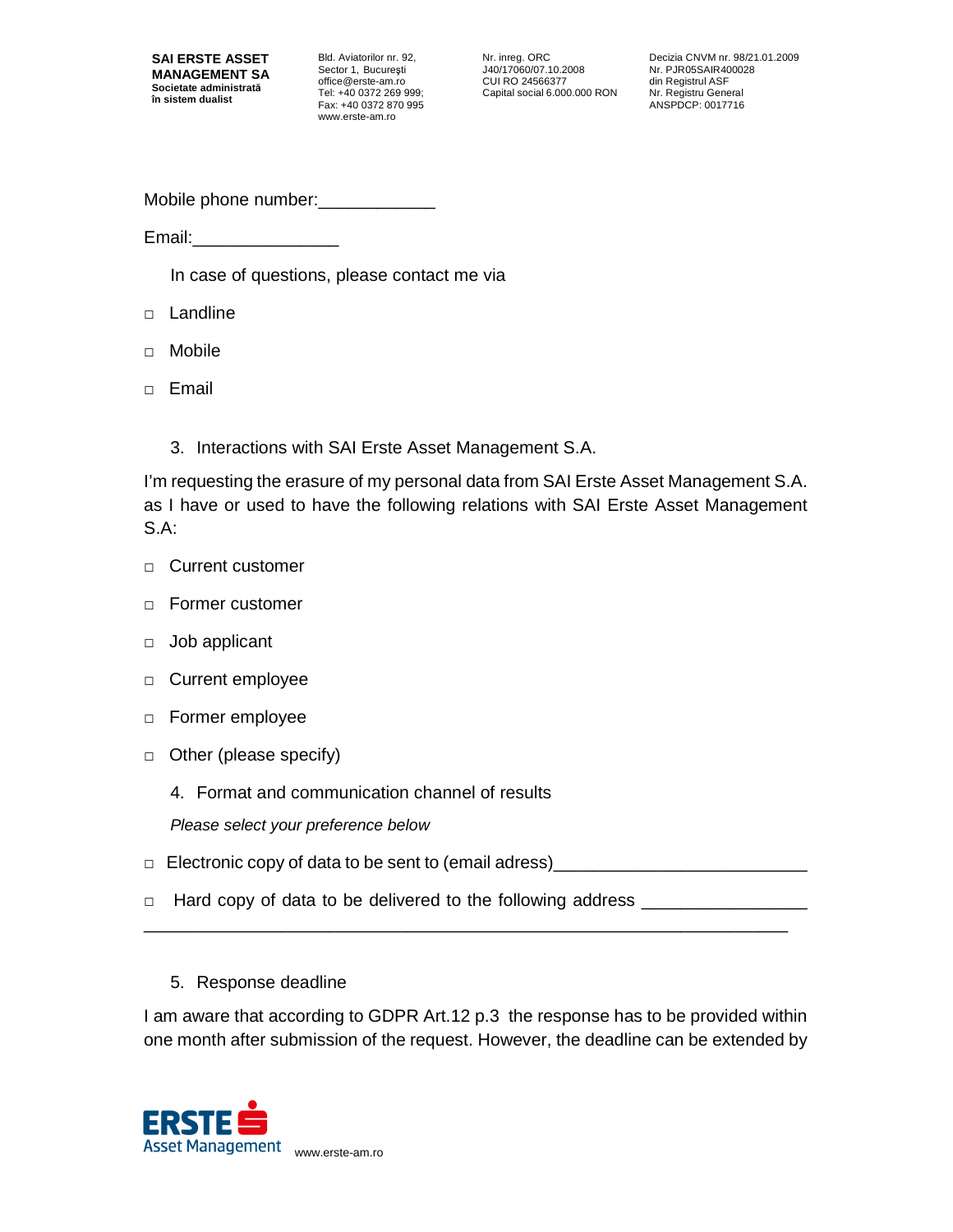

Bld. Aviatorilor nr. 92, Sector 1, Bucureşti office@erste-am.ro Tel: +40 0372 269 999; Fax: +40 0372 870 995 www.erste-am.ro

Nr. inreg. ORC J40/17060/07.10.2008 CUI RO 24566377 Capital social 6.000.000 RON

Decizia CNVM nr. 98/21.01.2009 Nr. PJR05SAIR400028 din Registrul ASF Nr. Registru General ANSPDCP: 0017716

SAI Erste Asset Management S.A by up to an additional two months in case of large volume of the request or large number of requests being processed in parallel.

I confirm that I have read and understood the terms of this form and certify that the information given in this application is true. I understand that more detailed information can be requested in order to locate the correct personal data.

Signature, Location, Date: